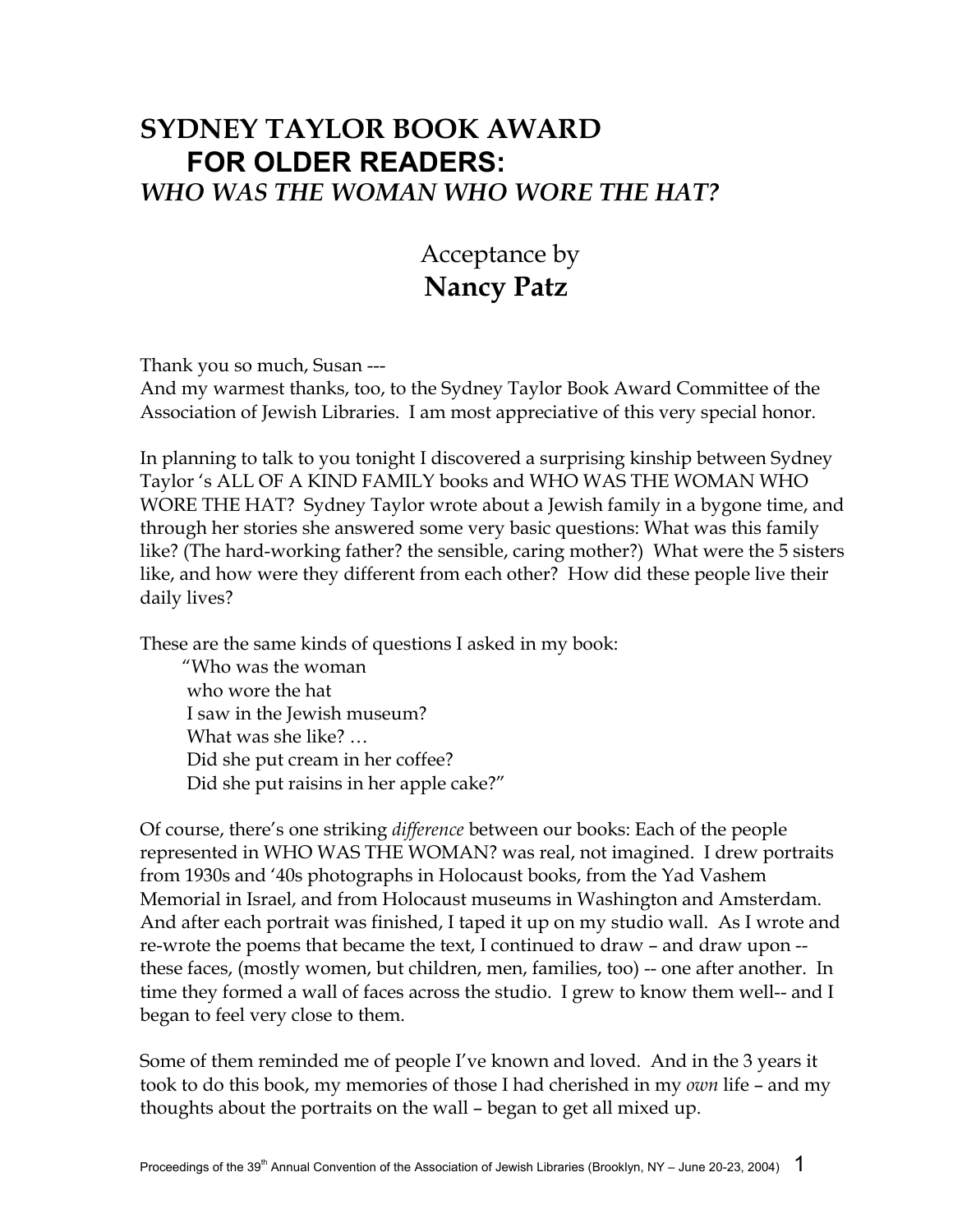For instance, there was a drawing of an older woman looking into a mirror and tipping the brim of her hat as she put it on. She looks nothing at all like my mother. But the text that prompted that drawing is this:

 "When the woman put on her hat, did she tip the brim just slightly? Did she like the way she looked with her hat down over one eye?"

Years and years ago my father often reached out and tipped down the brim of my mother's hat. I can see him. There's no question in my mind that that part of the text came straight out of that memory.

As I kept drawing portraits and wondering about the lives of the people I was drawing, I continued to feel very connected to them. Without my realizing it these people I never knew had begun to feel like family. One morning in the studio it was suddenly clear that I needed to include some pictures of *my* family in with those from Amsterdam and Stuttgart and Warsaw and Paris.

Months later I realized that this feeling seemed to echo the page that is perhaps the heart of the book. There are no pictures here, just these words:

 "It might have been my mother's hat. It could have been my hat.

Or yours."

In that first year 3 publishers considered the book. Everybody liked it and rejected it. Nobody knew -- quote -- "what to do with it!" (They couldn't figure out how to market it!)

Finally, for advice and direction I called up Stephanie Owens Lurie, President and Publisher of Dutton Children's Books, (whom we heard on the program this afternoon, and whom I've known since she was my editor when I illustrated THE FAMILY TREASURY OF JEWISH HOLIDAYS.) We met at a restaurant in Washington, and between the lamb chops and the apple tart, with the table strewn with dozens of drawings from my studio wall, WHO WAS THE WOMAN WHO WORE THE HAT? found a publisher who loved it and was eager to publish it!

So tonight I say a fervent "Thank you!" again to Steph Lurie, and to those at Dutton who were so caring about every detail of the book's production.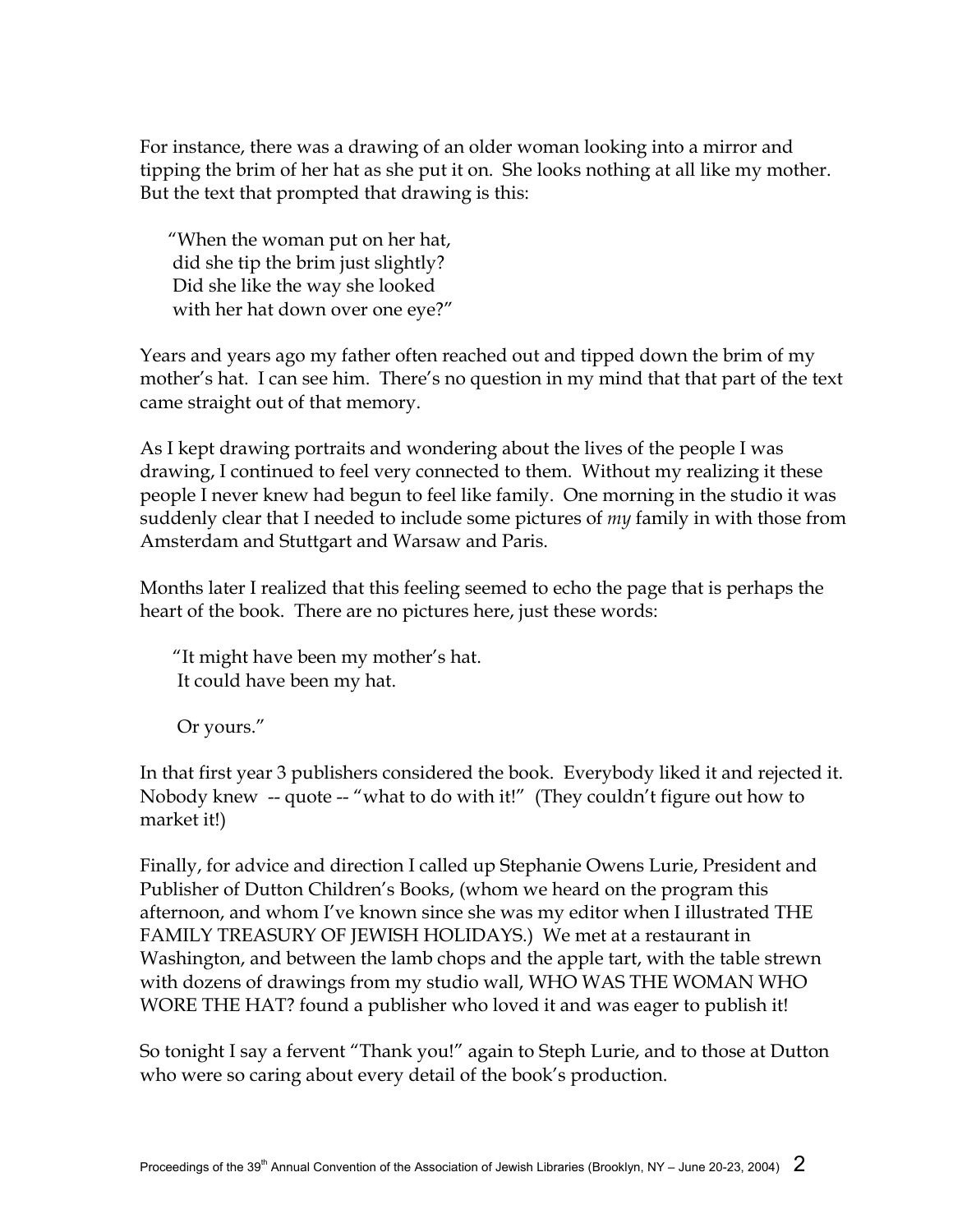There are a few other people who helped beyond measure to bring WHO WAS THE WOMAN? to life:

 Susan L. Roth, my cherished friend and colleague, from the beginning and all the way through.

 My good friend Gail Green, who on the computer transformed many of the drawings to small printed images, which I then drew on again -- and tore and collaged into the final art.

My children-- Jeannie, Peter, Susan and Alan.

My grandchildren-- Sophie, Livia and Maia.

 And my source of strength and encouragement, my husband Patrick. You all helped me in different ways at different times, just as you always have. A big hug to each of you!

When I first saw the hat, that day in the Jewish Historical Museum in Amsterdam, I certainly didn't have in mind to do a book about it. I didn't even have my sketchbook with me, because the guards had made me check it with my camera and pocketbook and jacket.

 But somehow I wanted to draw that hat in my sketchbook! I went and asked the guard if I could get out my sketchbook and a pencil. He said NO.

So what to do? I went back to the case, and l stood in front of the hat and memorized it – just memorized it. I walked back along the canal to the hotel, and I sat on the bed and drew the hat in my sketchbook.

(This is that page from my sketchbook.)

And Patrick and I went on with our trip.

But my life had been changed -- by that moment of extraordinary connection with the hat, and by my later, moving thoughts and experiences in making the book.

It means so much to me that adults and older young readers alike are reading it and wondering about one woman and the millions like her who never lived out their lives.

It pleases me also that younger readers -- like, for instance, Sophie and Livia and Maia -- in time will read this little book and think in a special way, perhaps, of a moment in our history that was profoundly life-changing for us all....

Again, my deepest thanks to the members of the Sydney Taylor Book Award Committee of the Association of Jewish Libraries.

I am honored by your recognition.